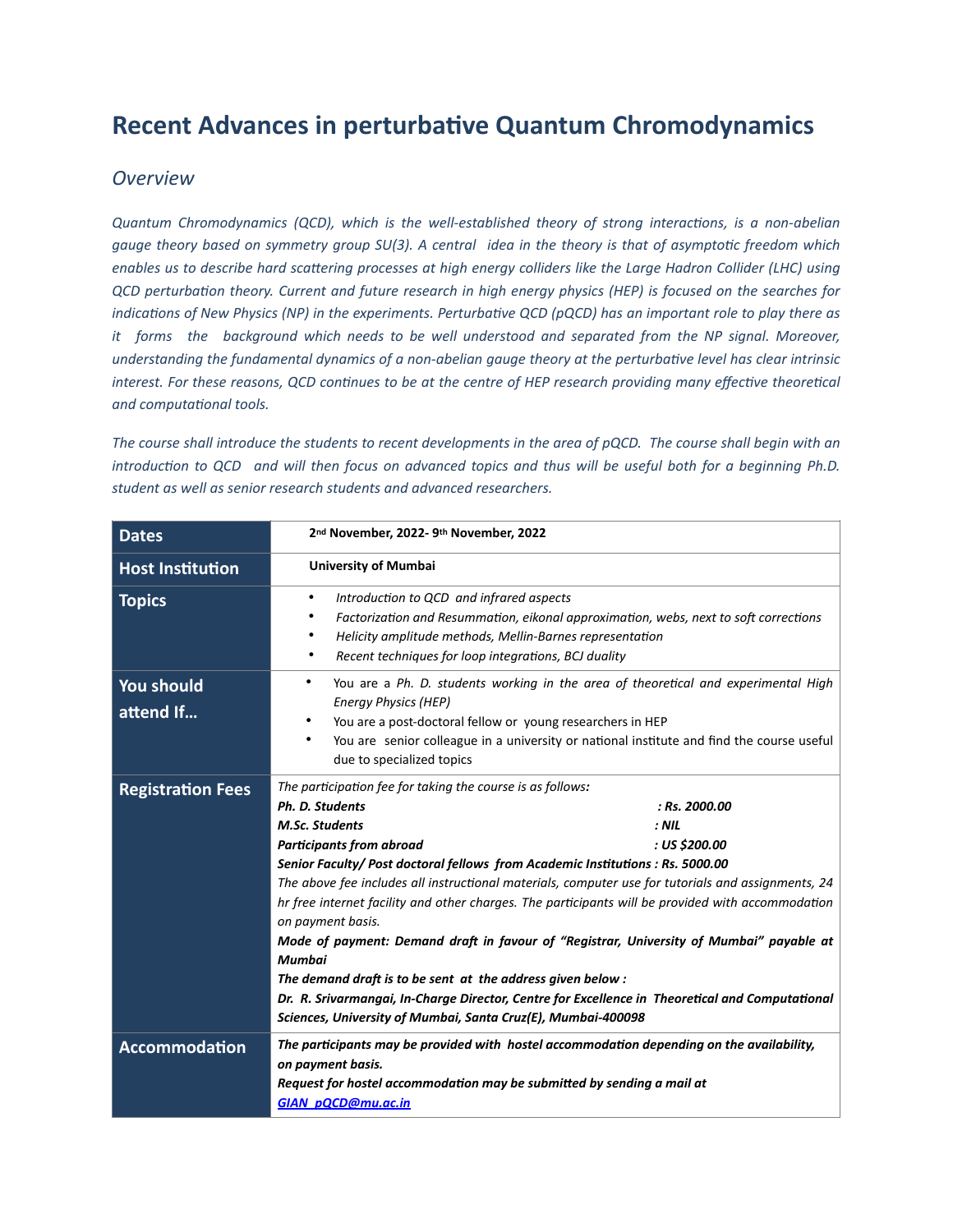### The Faculty



Prof. Eric Laenen Professor in Theoretical Physics, University of Amsterdam Research Interest : High Energy Collider Phenomenology and Quantum Chromodynamics

Prof. Eric Laenen is an internationally renowned expert in the area of high energy collider phenomenology and Quantum Chromodynamics. He received his Ph.D. from Stony Brook University, and held postdoctoral positions at Fermilab and CERN. Prof. Laenen was the head of the theory group at Nikhef, Amsterdam, Netherlands. He is also Professor of Theoretical Physics at the University of Amsterdam and at Utrecht University.

Prof. Eric Laenen has wide teaching experience and has given lectures at more than 10 international schools in HEP including the prestigious CTEQ school and the European CERN School in High Energy Physics. Prof. Laenen is currently Vice President of CERN Council.



 Prof. Anuradha Misra University of Mumbai Research Interest : Light-front field theory and QuantumChromodynamics

Prof. Anuradha Misra was formerly Senior Professor and Head of the Department of Physics at University of Mumbai. She has done her Ph.D. from I.I.T., Kanpur. Currently she is a visiting professor at UMDAE-CBS, University of Mumbai and is also a Senior Associate of the International Centre for Theoretical Physics, Trieste, Italy.

Prof. Misra has long experience of teaching at M.Sc. Level and has delivered lectures at several SERC THEP schools and Advanced level QCD schools.